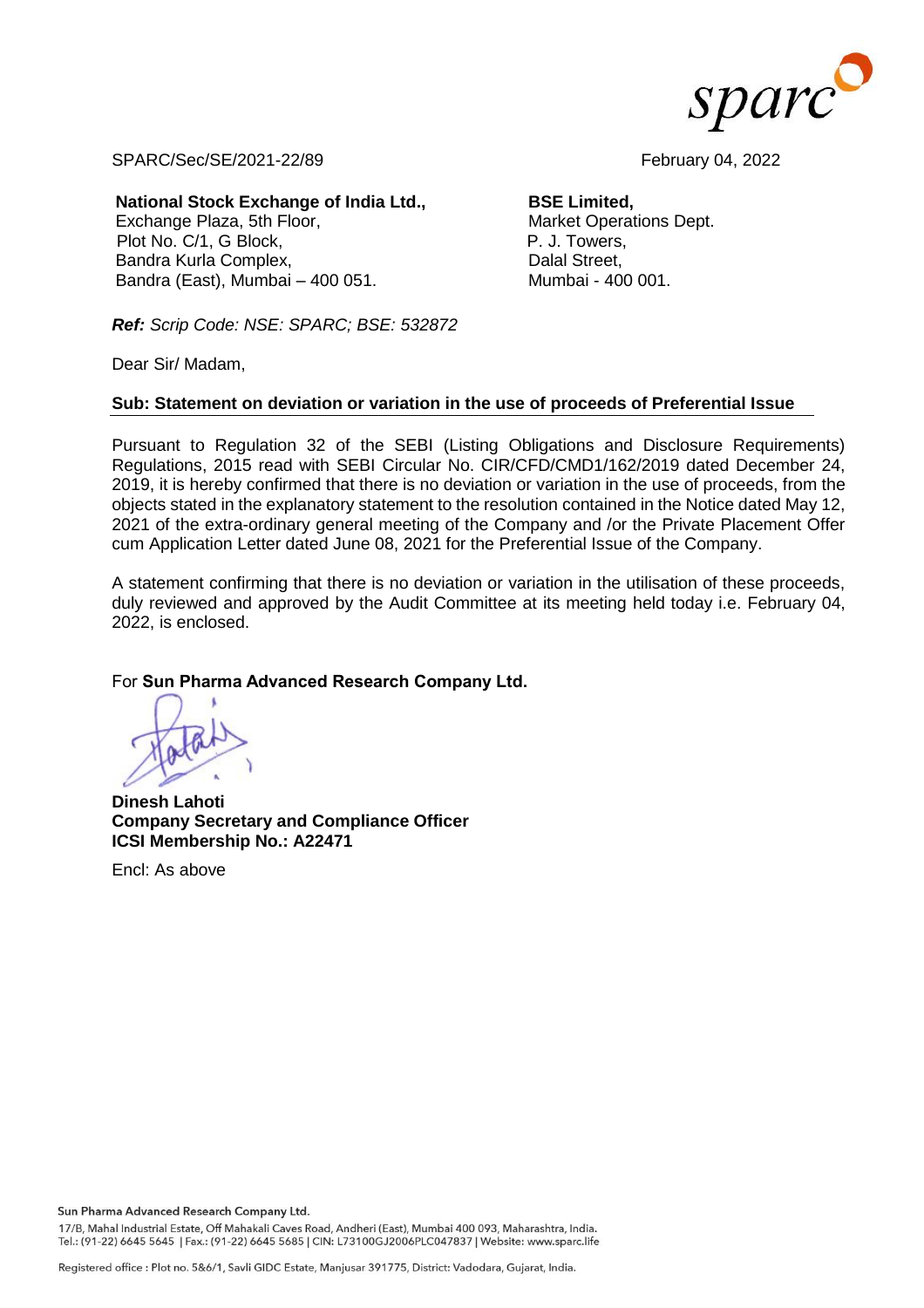

## **Statement of Deviation/ Variation in utilization of funds raised**

| Name of listed entity                                                                                                          | <b>Sun Pharma Advanced Research Company</b><br>Ltd. |
|--------------------------------------------------------------------------------------------------------------------------------|-----------------------------------------------------|
| Mode of Fund Raising                                                                                                           | <b>Preferential Issue</b>                           |
| Date of Raising Funds                                                                                                          | From June 28, 2021 to July 07, 2021 and             |
|                                                                                                                                | August 17, 2021 (Refer Note 1)                      |
| <b>Amount Raised</b>                                                                                                           | Rs. 29,675.97 Lakhs (Refer Note 1)                  |
| Report filed for Quarter ended                                                                                                 | December 31, 2021                                   |
| <b>Monitoring Agency</b>                                                                                                       | Not Applicable                                      |
| Monitoring Agency Name, if applicable                                                                                          | Not Applicable                                      |
| Is there a Deviation / Variation in use of<br>funds raised                                                                     | No                                                  |
| If yes, whether the same is pursuant to<br>change in terms of a contract or objects,<br>which was approved by the shareholders | Not Applicable                                      |
| If Yes, Date of shareholder Approval                                                                                           | Not Applicable                                      |
| Explanation for Deviation / Variation                                                                                          | Not Applicable                                      |
| Comments of the Audit Committee after                                                                                          | No Comments                                         |
| review                                                                                                                         |                                                     |
| Comments of the auditors, if any                                                                                               | No Comments                                         |

| Objects for which funds have been raised and where there has been a deviation, in the                                                                                                                    |                               |                                                                                    |                                   |                                                       |                                                                                                       |                    |  |
|----------------------------------------------------------------------------------------------------------------------------------------------------------------------------------------------------------|-------------------------------|------------------------------------------------------------------------------------|-----------------------------------|-------------------------------------------------------|-------------------------------------------------------------------------------------------------------|--------------------|--|
| following table                                                                                                                                                                                          |                               |                                                                                    |                                   |                                                       |                                                                                                       |                    |  |
| Original<br>Object                                                                                                                                                                                       | Modified<br>Object, if<br>any | Original<br>Allocation                                                             | Modified<br>allocation,<br>if any | <b>Funds</b><br>Utilized till<br>December<br>31, 2021 | Amount of<br>Deviation/<br>Variation<br>for the<br>quarter<br>according<br>to<br>applicable<br>object | Remarks,<br>if any |  |
| <b>Funding</b><br>Company's<br>research and<br>development<br>activities and<br>general<br>corporate<br>purposes and<br>for any other<br>purpose as<br>may be<br>decided and<br>approved by<br>the Board | <b>Not</b><br>Applicable      | Rs.<br>1,11,203.87<br>Lakhs<br>(62474082)<br>warrants @<br>Rs. 178 per<br>warrant) | <b>Not</b><br>Applicable          | Rs.<br>29,675.97<br>Lakhs                             | <b>Not</b><br>Applicable                                                                              |                    |  |

Sun Pharma Advanced Research Company Ltd.

17/B, Mahal Industrial Estate, Off Mahakali Caves Road, Andheri (East), Mumbai 400 093, Maharashtra, India.<br>Tel.: (91-22) 6645 5645 |Fax.: (91-22) 6645 5685 | CIN: L73100GJ2006PLC047837 | Website: www.sparc.life

Registered office : Plot no. 5&6/1, Savli GIDC Estate, Manjusar 391775, District: Vadodara, Gujarat, India.